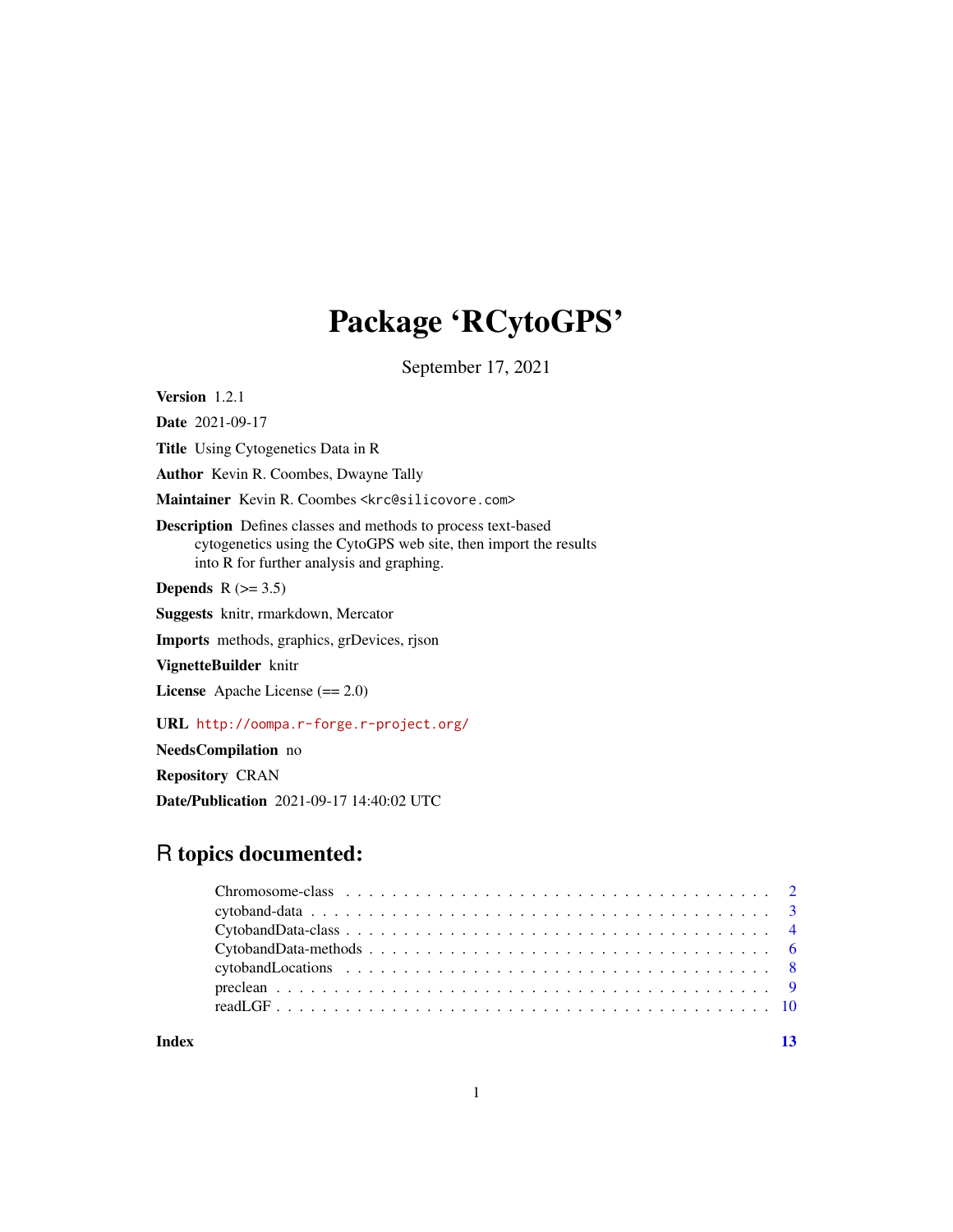#### <span id="page-1-0"></span>Description

A class to represent a single chromsome in order to plot an image of the Giemsa-stained cytobands.

## Usage

```
Chromosome(I, res = 2500, maxbase = 250000000)## S4 method for signature 'Chromosome'
image(x, horiz = FALSE, mai = NULL, showBandNames = FALSE, ...)
```
## **Arguments**

| $\mathsf{T}$  | A human chromosome identifier; one of the values in $c(1:22, "X", "Y")$ .                                     |
|---------------|---------------------------------------------------------------------------------------------------------------|
| res           | An integer resolution; the number of pixels used to represent an entire chromo-<br>some.                      |
| maxbase       | An integer representing an upper bound on the length of the longest chromo-<br>some, mneasured in base-pairs. |
| $\mathsf{x}$  | An object of the Chromosome class.                                                                            |
| horiz         | A logical value: should the image of the chromsome be oriented horizontally.                                  |
| mai           | margin inches, as in the usual graphical argument to par.                                                     |
| showBandNames | logical; shold the names of the bands be written on the plot?                                                 |
| $\cdots$      | Additional arguments to the image method; ignored.                                                            |

## Details

Conventional karyotyping describes chromosomal abnormalities (in a standardized text-based nomenclature) that are visible through a microsope. Karyotyping relies on a technique known as Giemsa staining, which creates a banding pattern along the chromosome of different shades of gray. This class is used to plot images of individual chromosomes, corectly reflecting the size and color of the bands..

#### Value

The Chromosome constructor returns an object of the Chromosome class. The image method invisibly returns its first argument.

#### **Slots**

name: A character value, typically of the form "chr1".

label: A chartacter value, typiclly of the form "Chr 1".

grid: An integer vector (of length res) repesenting the base position along the chromosome.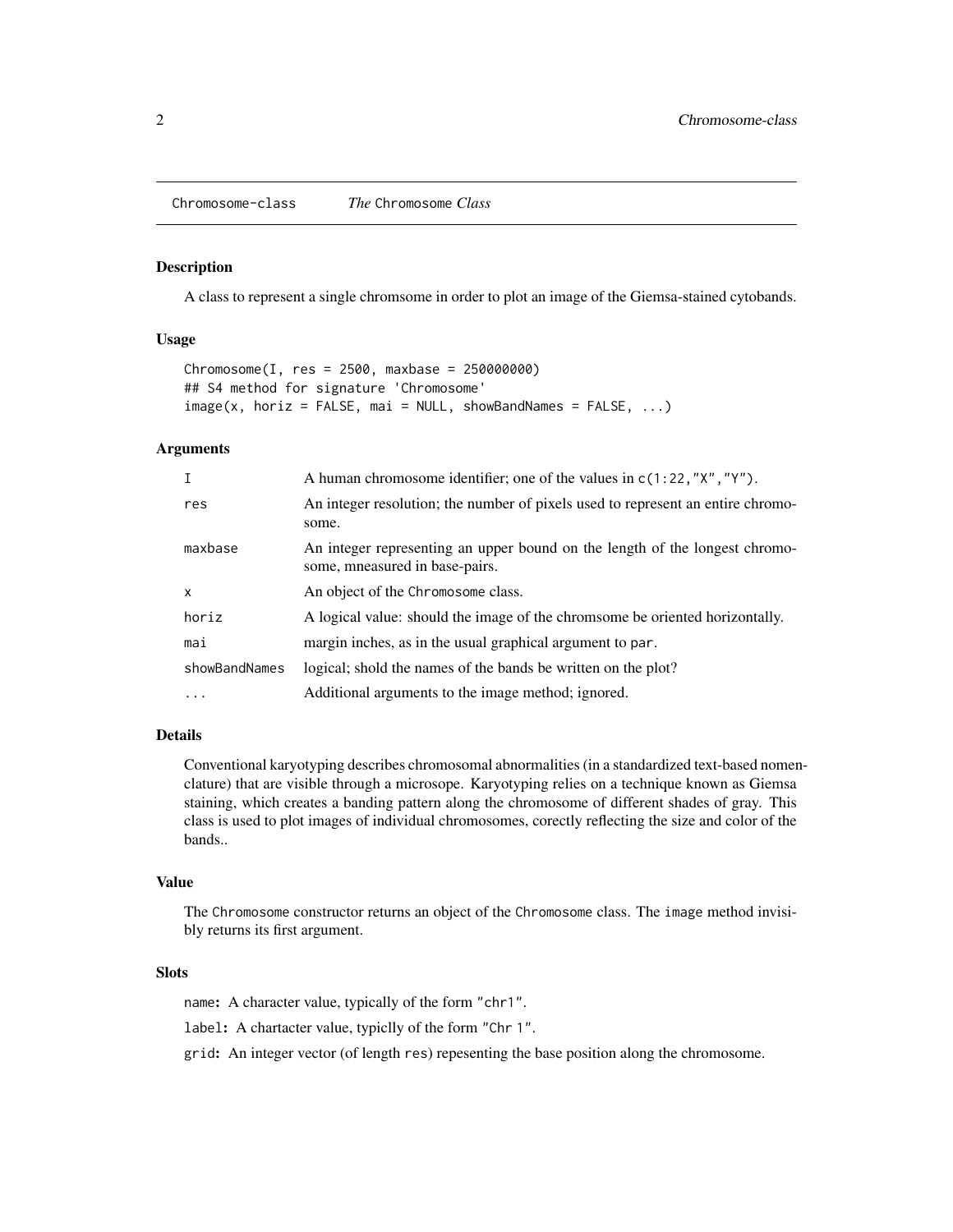## <span id="page-2-0"></span>cytoband-data 3

- range: An integer vector of length 2 marking teh starting and ending position of the banded part of the chromosome, in bases.
- stain: An integer vector (of length res), where the values indicate the color of the Giemsa stain for that part of the chromosome.

#### Methods

image: signature(object = "RCytoGPS") Creates an image of the chromosme, with bands colored according to Giemsa staining.

#### Author(s)

Kevin R. Coombes <krc@silicovore.com>, Dwayne G. Tally <dtally110@hotmail.com>

#### References

Abrams ZB, Tally DG, Coombes KR. RCytoGPS: An R Package for Analyzing and Visualizing Cytogenetic Data. In preparation.

Abrams ZB, Tally DG, Zhang L, Coombes CE, Payne PRO, Abruzzo LV, Coombes KR. Pattern recognition in lymphoid malignancies using CytoGPS and Mercator. Under review.

## Examples

```
x < - Chromosome(6)
image(x)
image(x, showBandNames = TRUE)image(x, horiz = TRUE)
```
cytoband-data *Example Cytoband Data*

#### **Description**

This data set contains the genomic locations of cytobands along with loss-gain-fusion percentages for three group of samples.

#### Usage

data(cytoData)

## Format

A data matrix (cytobandLocations) containing 868 rows and 14 columns. Each row contains one of the cytobands defined in the 2016 update to ISCN nomenclature. The rownames are the standard cytoband names; for example, 1p36.33. The first five columns are the same as in the [cytobandLocations](#page-7-1) data set. The remaining nine columns form three sets of three, recording the percentage of Loss, Gain, and Fusion events in three sets of samples, labeled "A", "B", and "C".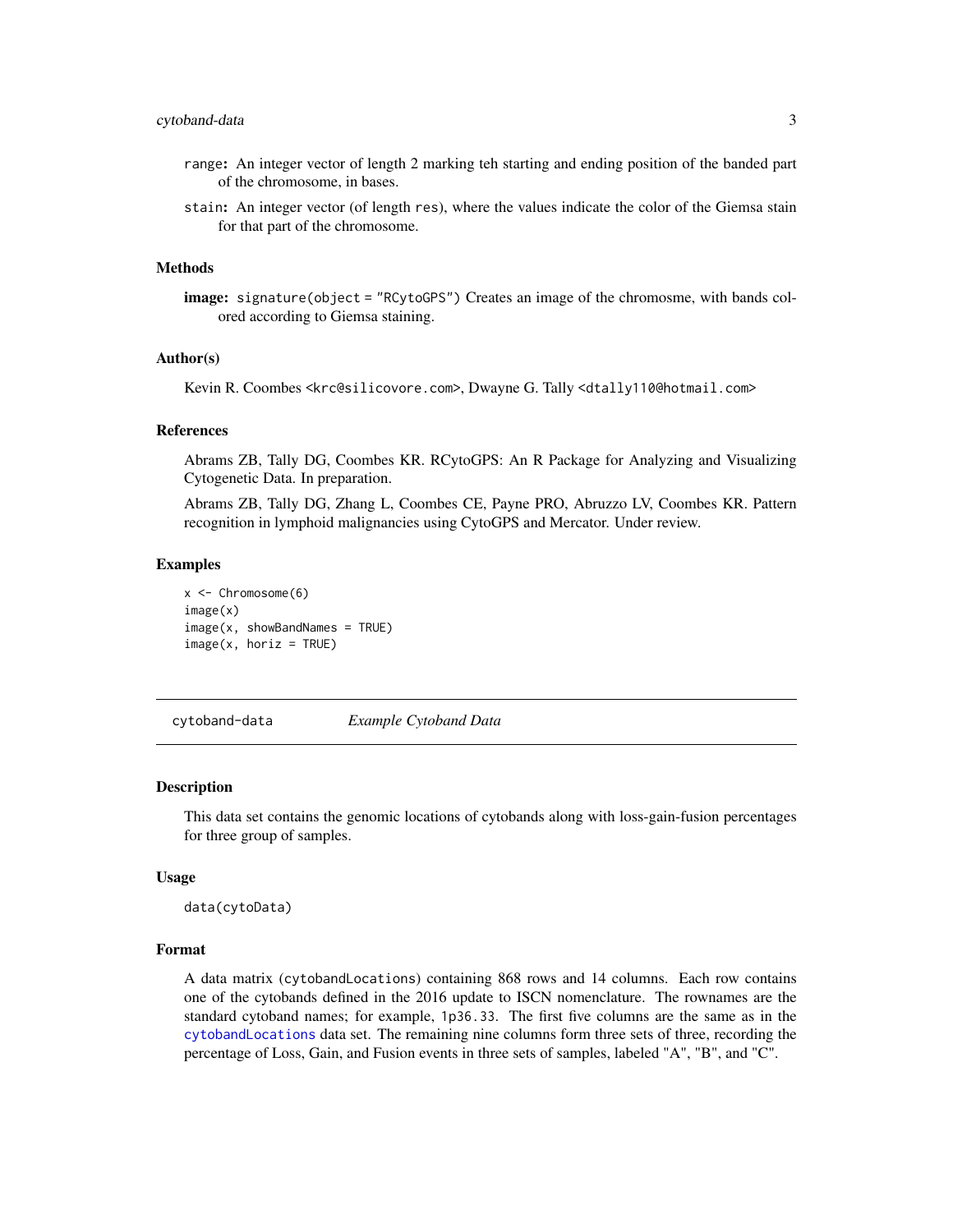## <span id="page-3-0"></span>Author(s)

Kevin R. Coombes <krc@silicovore.com>, Dwayne G. Tally <dtally110@hotmail.com>

#### Source

The cytoband locations were downloaded from the UCSC Genome Browser and synchronized with the list of cytobands in ISCN 2016. The percentages were computed using tools in this package from subsets of the Mitelman Database of Chromosome Aberrations and Gene Fusions in Cancer.

## References

J. McGowan-Jordan, A. Simons, M. Schmid (editors). ISCN 2016: An International System for Human Cytogenomic Nomenclature. Karger Publishing, Basel, 2016.

Mitelman, F., B. Johansson, and F. Mertens, Catalog of chromosome aberrations in cancer. Vol. 1. 1991: Wiley-Liss New York.

<span id="page-3-1"></span>CytobandData-class *The* CytobandData *Class*

## Description

A class to represent genome-wide data measured or summarized at cytoband-level resoluton.

## Usage

```
CytobandData(data, info, genome = NULL)
## S4 method for signature 'CytobandData'
summary(object, ...)
```
#### Arguments

| data    | A data frame that must contain at least one numeric column and may contain the<br>five cytoband location columns. If the latter are missing, they must be supplied<br>by the genome argument. |
|---------|-----------------------------------------------------------------------------------------------------------------------------------------------------------------------------------------------|
| info    | A data frame with Label and Description columns. If missing, it will be<br>created from the column names in the data argument.                                                                |
| genome  | A data frame containing cytoband locations. Often, simply uses the cytoband Locations<br>object describing build 38 of the human genome.                                                      |
| object  | An object of the CytobandData class.                                                                                                                                                          |
| $\cdot$ | Additional arguments to the summary method; ignored.                                                                                                                                          |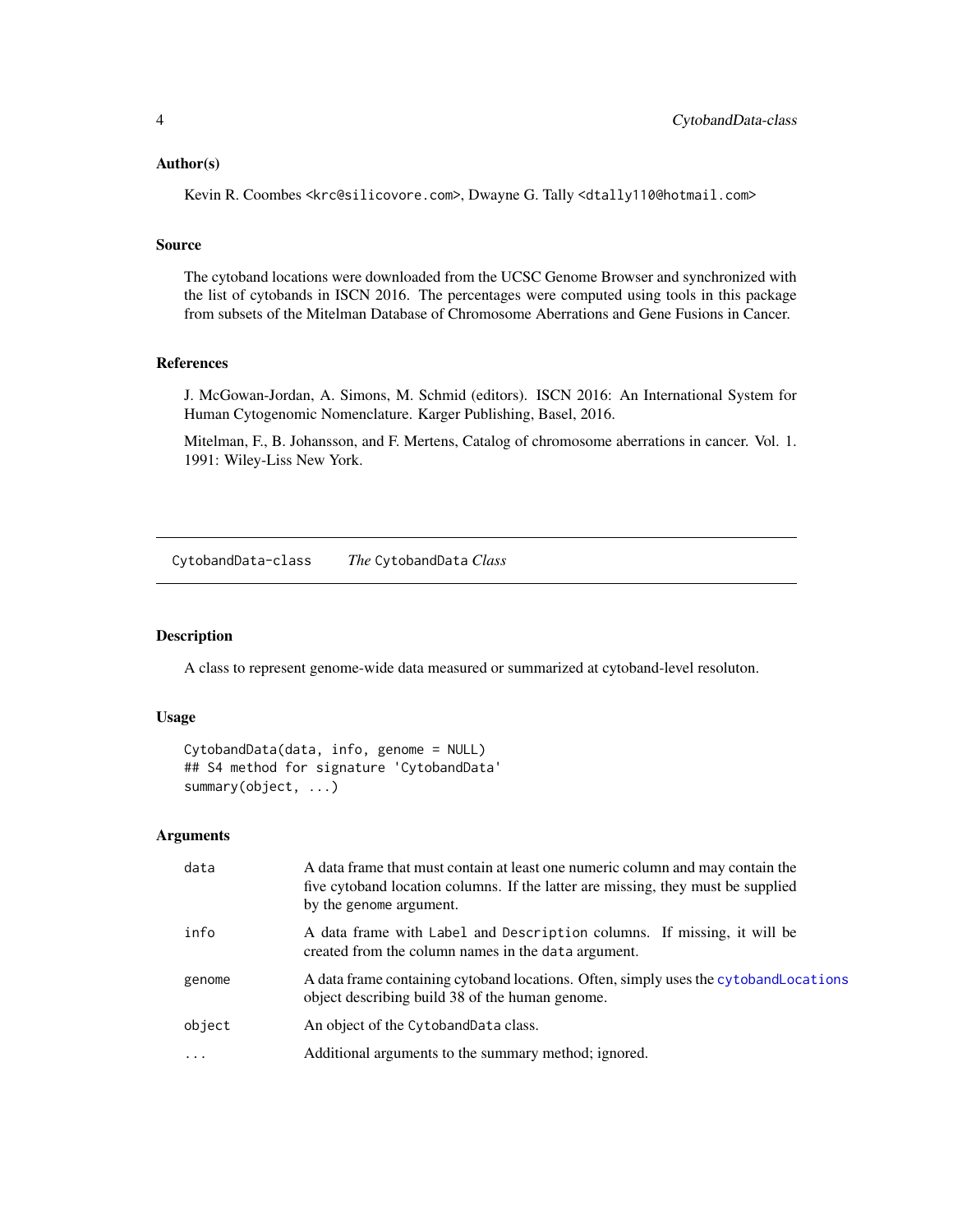#### <span id="page-4-0"></span>Details

Conventional karyotyping describes chromosomal abnormalities (in a standardized text-based nomenclature) that are visible through a microsope. Karyotyping relies on a technique known as Giemsa staining, which creates a banding pattern along the chromosome of different shades of gray. The Loss-Gain-Fusion (LGF) model implemented at the <http://cytogps.org> web site converts textbased karyotypes into binary vectors, stored in JSON files. Our [readLGF](#page-9-1) function parses the JSON files to create R data structures, including cytoband-resolution summaries of the frequencies of abnormalities. These summaries can be used to create CytobandData objects, which can be visualized using the [barplot](#page-0-0) and [image](#page-0-0) methods.

## Value

The CytobandData conxtructor returns an object of the CytobandData class. The summary method returns a table, which is the usual return value when the summary method is applied to a data frame (in this case, the DATA slot).

#### **Slots**

- DATA: A data frame containg five columns (Chromosome, loc.start, loc.end, Band, and Stain) defining chromosomal locations of cytobands, along with one or more columns of numerical data at cytoband resolution.
- INFO: A data frame with two columns (Label and Description) that describes the columns of the DATA slot.

#### **Methods**

summary: signature(object = "RCytoGPS") Returns a summary of the DATA slot.

## Author(s)

Kevin R. Coombes <krc@silicovore.com>, Dwayne G. Tally <dtally110@hotmail.com>

#### References

Abrams ZB, Tally DG, Coombes KR. RCytoGPS: An R Package for Analyzing and Visualizing Cytogenetic Data. In preparation.

Abrams ZB, Tally DG, Zhang L, Coombes CE, Payne PRO, Abruzzo LV, Coombes KR. Pattern recognition in lymphoid malignancies using CytoGPS and Mercator. Under review.

#### Examples

```
jsonDir <- system.file("Examples/JSONfiles", package = "RCytoGPS")
temp <- readLGF(folder = jsonDir)
cytoData <- data.frame(temp[["CL"]],temp[["frequency"]])
bandData <- CytobandData(cytoData)
class(bandData)
summary(bandData)
```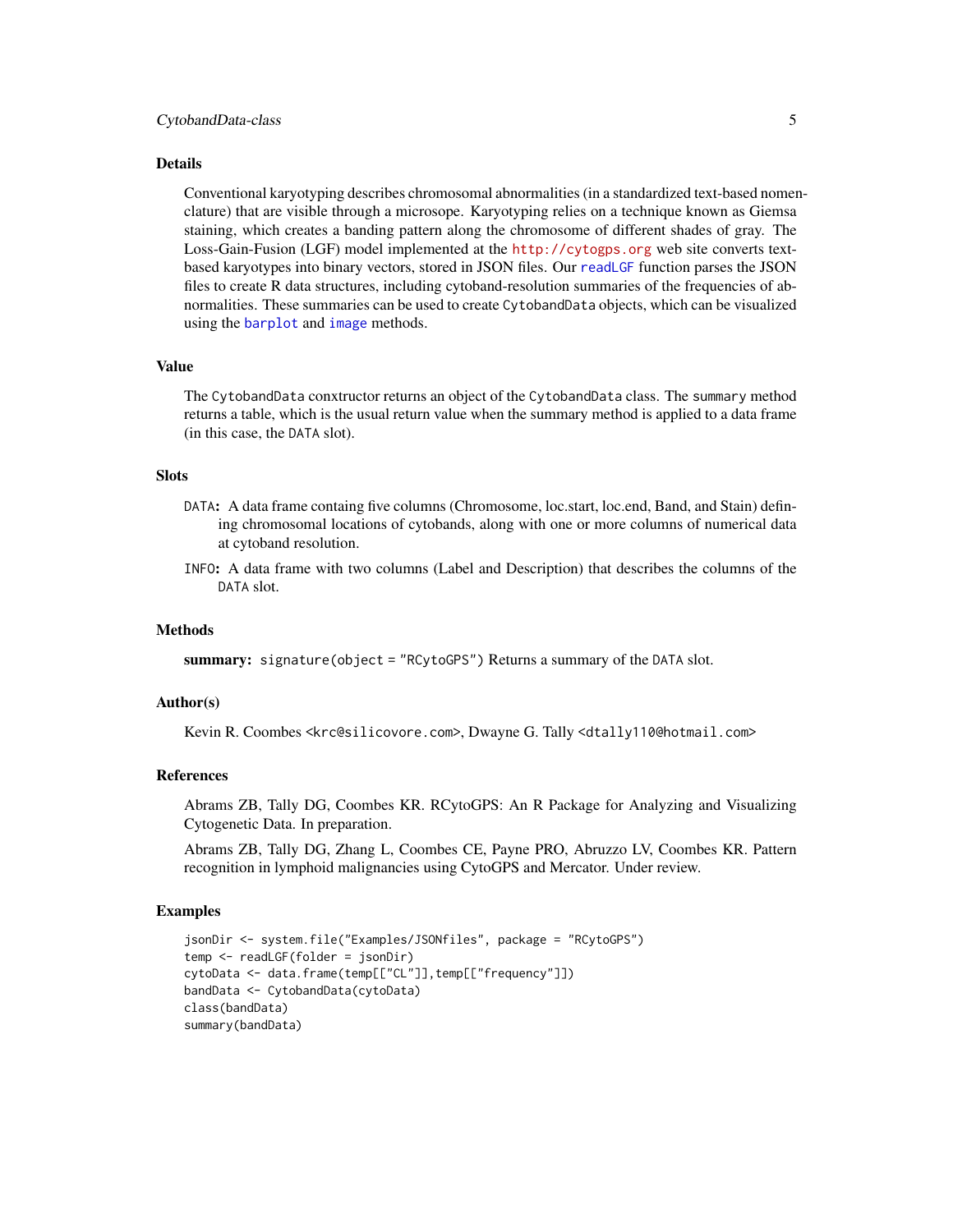<span id="page-5-0"></span>CytobandData-methods *Idiogram Graphs*

## Description

The image and barplot methods of the [CytobandData-class](#page-3-1) provide flexible displays of genome wide data that has been summarized at cytoband resolution.

## Usage

```
## S4 method for signature 'CytobandData'
image(x, chr, what,
        pal = palette(), nrows = 2, labels = NULL,
        horiz = FALSE, axes = chr != "all", debug = FALSE, legend = FALSE,
        sigcolumn = NA, sigcut = 0.01, alpha = 63, clip = FALSE)
## S4 method for signature 'CytobandData'
barplot(height, what, col = "blue", altcol = "#FED4C4",
                  ylab = "Percent", hline = NULL,
                  xform = function(x) x, ...
```
## Arguments

| $\mathsf{x}$ | An object of the CytobandData-class, which combines numerical data at cy-<br>toband resolution with information on the chromosomal locations of the cyto-<br>bands.                                                                                                                                                                                                                        |
|--------------|--------------------------------------------------------------------------------------------------------------------------------------------------------------------------------------------------------------------------------------------------------------------------------------------------------------------------------------------------------------------------------------------|
| chr          | The specific chromosome you want to view, typically in $c(1:22, "X", "Y")$ . if<br>you want to see all the chromosomes at once then you can set chr = "all".                                                                                                                                                                                                                               |
| what         | A vector or list containing the names of the numerical column(s) that you want<br>to display from the data frame. The barplot method only shows a single data<br>column at a time. The plots resulting from the image method change depending<br>on whether you supply a vector or a list, as well as on the length. For more<br>details, see the vignettes, espercialy the image gallery. |
| pal          | a charcter vector containing the colors you want to use for different data shown<br>in the plot.                                                                                                                                                                                                                                                                                           |
| horiz        | A logical value determining whether images present the chromosome idiograms<br>horizontally or vertically.                                                                                                                                                                                                                                                                                 |
| nrows        | Only used when $chr = "all"$ to determine the number of rows to use to display<br>different chromosomes. Must be an integer between 1 and 4.                                                                                                                                                                                                                                               |
| labels       | Only use when what is a character vector (not a list) and chr is mot equal to<br>"all". Used to label differnt columns of displayed data.                                                                                                                                                                                                                                                  |
| axes         | Logical value; should axes be displayed?                                                                                                                                                                                                                                                                                                                                                   |
| legend       | Logicla value; should a legend be added to the plot.                                                                                                                                                                                                                                                                                                                                       |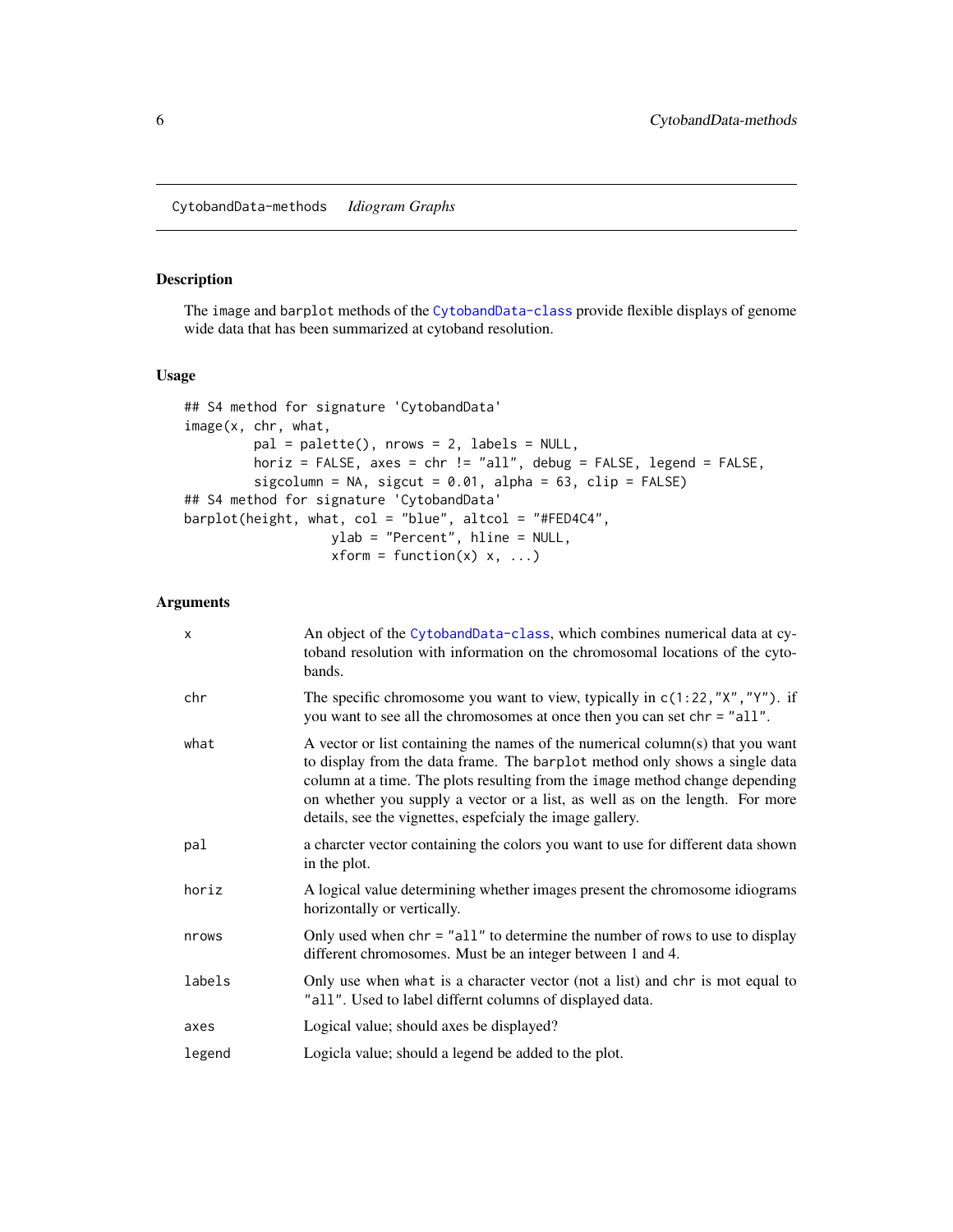| sigcolumn | The three parameters sigcolumn, sigcut, and alpha are used as a set. The first<br>names a numerical column in the data set used to define "significance". The<br>second is a vector of cutoffs that mark levels of significance. The latter is a<br>number between 0 and 255 denoting the transparency level assigned to the color<br>for each significance level. |
|-----------|--------------------------------------------------------------------------------------------------------------------------------------------------------------------------------------------------------------------------------------------------------------------------------------------------------------------------------------------------------------------|
| sigcut    | See sigcolumn.                                                                                                                                                                                                                                                                                                                                                     |
| alpha     | See sigcolumn.                                                                                                                                                                                                                                                                                                                                                     |
| clip      | A logical value; should te length of the chromosome fill the device (if TRUE)<br>or be plotted relative to the length of Chromosome 1 (if FALSE). Currently only<br>used when plotting two values, one on either side of a single chromosome.                                                                                                                      |
| debug     | Logical value; should the method print out debugging information. Probably<br>best to ignore.                                                                                                                                                                                                                                                                      |
| height    | An object of the CytobandData-class, which combines numerical data at cy-<br>toband resolution with information on the chromosomal locations of the cyto-<br>bands.                                                                                                                                                                                                |
| col       | a character vector containing the colors you want to use for different data shown<br>in the plot.                                                                                                                                                                                                                                                                  |
| altcol    | Determines the color used, Iternating with white, in the x-axis plot of all chro-<br>mosomes.                                                                                                                                                                                                                                                                      |
| ylab      | Label for the y-axis in a barplot.                                                                                                                                                                                                                                                                                                                                 |
| hline     | Numeric vector of heights at which toadd a horizontal line.                                                                                                                                                                                                                                                                                                        |
| xform     | Function to transform the data before plotting. Defauly is the identity map,<br>which does nothing.                                                                                                                                                                                                                                                                |
| .         | Ignored.                                                                                                                                                                                                                                                                                                                                                           |

## Value

Both the image and barplot methods invisibly return their first argument, and object fo the CytobandData class.

## Author(s)

Kevin R. Coombes <krc@silicovore.com>, Dwayne G. Tally <dtally110@hotmail.com>

## References

Abrams ZB, Tally DG, Coombes KR. RCytoGPS: An R Package for Analyzing and Visualizing Cytogenetic Data. In preparation.

Abrams ZB, Tally DG, Zhang L, Coombes CE, Payne PRO, Abruzzo LV, Coombes KR. Pattern recognition in lymphoid malignancies using CytoGPS and Mercator. Under review.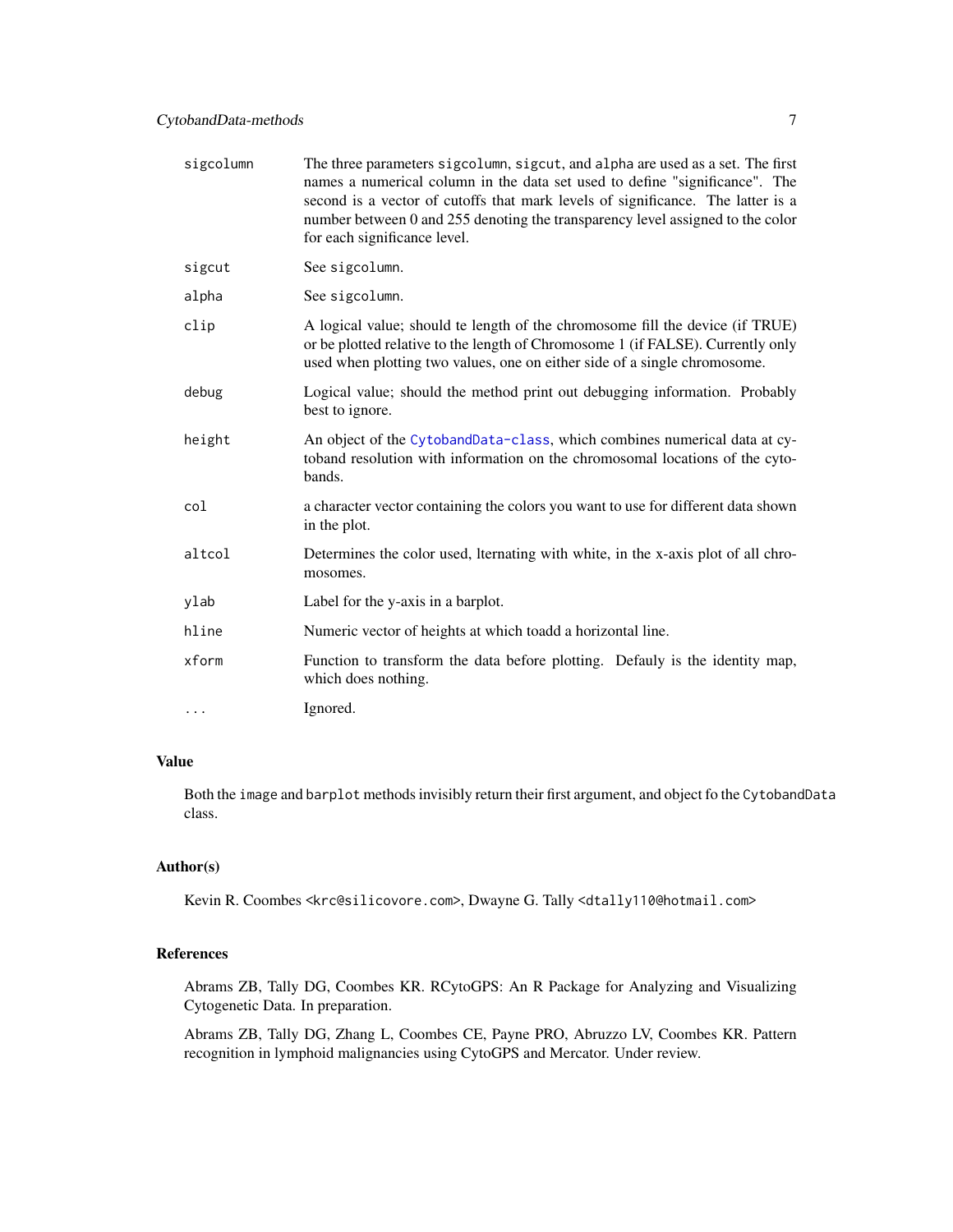## Examples

```
jsonDir <- system.file("Examples/JSONfiles", package = "RCytoGPS")
x \le readLGF(folder = jsonDir)
cytoData <- data.frame(x[["CL"]], x[["frequency"]])
bandData <- CytobandData(cytoData)
datacolumns <- names(x[["frequency"]])
barplot(bandData, what = datacolumns[1], col="forestgreen")
image(bandData, what = datacolumns[1:3], chr = 2)image(bandData, what = datacolumns[1:3], chr = "all")image(bandData, what = as.list(datacolumns[1:2]), chr = 2)
image(bandData, what = as.list(datacolumns[1:2]), chr = "all")
```
<span id="page-7-1"></span>cytobandLocations *Cytoband Locations*

## **Description**

This data set contains the genomic locations of cytobands based on both the latest build of the human genome (GRch38) and the latest update to the International Standard for human Cytogenomic Nomenclature (ISCN). Note that the CRch38 locations are unchanged from build GRch37 (hg19).

## Usage

```
data(cytobandLocations)
```
## Format

A data matrix (cytobandLocations) containing 868 rows and 5 columns. Each row contains one of the cytobands defined in the 2016 update to ISCN nomenclature. The rownames are the standard cytoband names; for example, 1p36.33. The columns are

Chromosome The name of the human chromosome, stored as chr#.

loc.start The starting base position of the band.

loc.end The ending base position of the band.

Band The band name without the chromosome; for example, p36.33.

Stain A factor containing the name of the Giemsa-stain color of the band in a karyotype image.

Also, a vector (idiocolors) of length eight that translates the Giemsa stain names into appropriate colors.

## Author(s)

Kevin R. Coombes <krc@silicovore.com>, Dwayne G. Tally <dtally110@hotmail.com>

<span id="page-7-0"></span>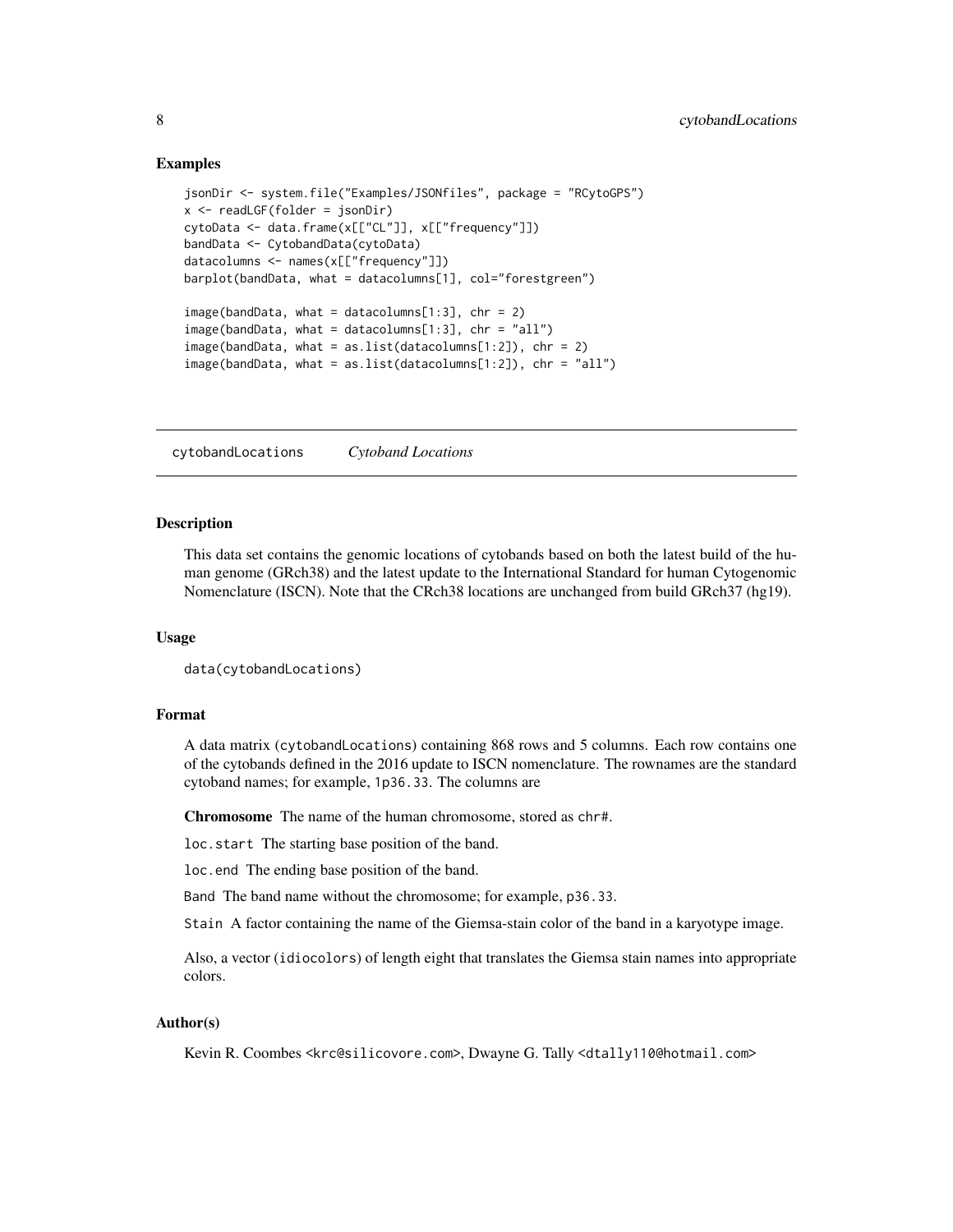#### <span id="page-8-0"></span>preclean 9

## Source

The starting point for these data were the cytoband locations downloaded from the UCSC Genome Browser. We confirmed that the data were unchanged between human genome builds GRCh36 (hg18), GRCh37 (hg19), and GRCh38. However, the list of cytobands from UCSC was not consistent with the list of cytobands in ISCN 2016. We manually edited the source file to be compliant. It also matches the list of cytobands produced at <http://cytogps.org>.

## References

J. McGowan-Jordan, A. Simons, M. Schmid (editors). ISCN 2016: An International System for Human Cytogenomic Nomenclature. Karger Publishing, Basel, 2016.

preclean *Pre-clean Karyotypes*

## Description

A function to clean karyotype data, by deleting known comments that do not adhere to the ISCN standard.

## Usage

preclean(x, targetColumns, dirt)

#### Arguments

|      | A data frame containing at least one column of karyotype data.                           |
|------|------------------------------------------------------------------------------------------|
|      | target Columns Either a numeric vector of column indices or a character vector of column |
|      | names.                                                                                   |
| dirt | A character vector containing items to delete from all karyotypes,                       |

#### Details

The core input data worked on by the RCytoGPS are karyotypes, which are text strings written to conform to the ISCN standard. At many institutions, the cytogeneticists have developed idiosyncratic conventions that they use to add comments into the string. In most cases, these karyotypes are simply stored as text strings in a local database. In particular, they are not checked for synatx or grammar errors. By contrast, the implementation of the CytoGPS algorithm at the web site <http://cytogps.org> uses a formal approach with lexer and parser. As a result, many karyotypes are rejected by the system.

The preclean function uses [gsub](#page-0-0) to delete a list of known (local) comments from all karyotypes, making it more likley that they will be successfully processed by the lexer and parser. We provide an example list derived from experience at our own institution.

*Implementation Note:* The preclean function removes strings in the order that they are contained in the dirt vector. So, you have to be carefully not to delete parts of a long phrase before trying to delete the whole phrase. For example, you should not remove "clonal" before removing "nonclonal".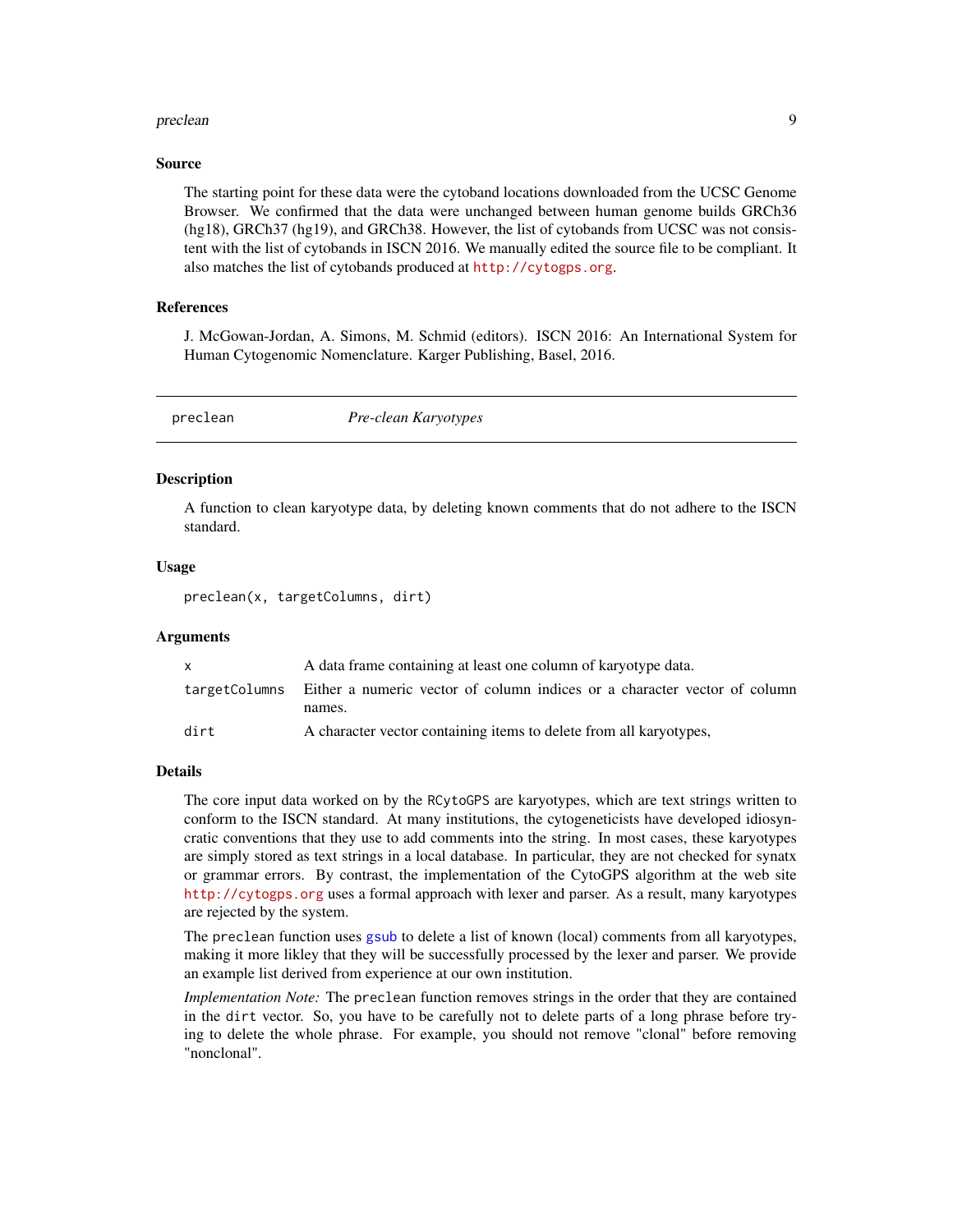## <span id="page-9-0"></span>Value

A data frame of te same size and with the same number of columns as the input data frame.

## Author(s)

Kevin R. Coombes <krc@silicovore.com>

## References

Abrams ZB, Zhang L, Abruzzo LV, Heerema NA, Li S, Dillon T, Rodriguez R, Coombes KR, Payne PRO. CytoGPS: a web-enabled karyotype analysis tool for cytogenetics. Bioinformatics. 2019 Dec 15;35(24):5365-5366.

Abrams ZB, Tally DG, Zhang L, Coombes CE, Payne PRO, Abruzzo LV, Coombes KR. Pattern recognition in lymphoid malignancies using CytoGPS and Mercator. In Press.

Abrams ZB, Tally DG, Coombes KR. RCytoGPS: An R Package for Analyzing and Visualizing Cytogenetic Data. In preparation.

## Examples

```
cleanDir <- system.file("PreClean", package = "RCytoGPS")
bad <- read.delim(file.path(cleanDir, "badStrings.txt"), header=FALSE)
bad <- as.vector(as.matrix(bad))
input <- read.csv(file.path(cleanDir, "startKaryotypes.csv"))
myclean <- preclean(input, 4:5, bad)
```
<span id="page-9-1"></span>

readLGF *Extracting LGF karyotype data from JSON files*

## Description

A function to read binary karyotype data, stored in LGF format in JSON files produced by the CytoGPS web site, into R for further analysis.

## Usage

```
readLGF(files = NULL, folder = NULL, verbose = TRUE)
```
## Arguments

| files   | The name of the JSON file (or a character vector of such file names) from which<br>you want to extract and format data. If NULL, then it will extract all JSON files<br>within the folder path provided. |
|---------|----------------------------------------------------------------------------------------------------------------------------------------------------------------------------------------------------------|
| folder  | The specified directory/folder from which the user wants to extract JSON files.<br>If NULL, then the function will look in the current working directory.                                                |
| verbose | A logical value; should the function keep you informed about what it is doing?                                                                                                                           |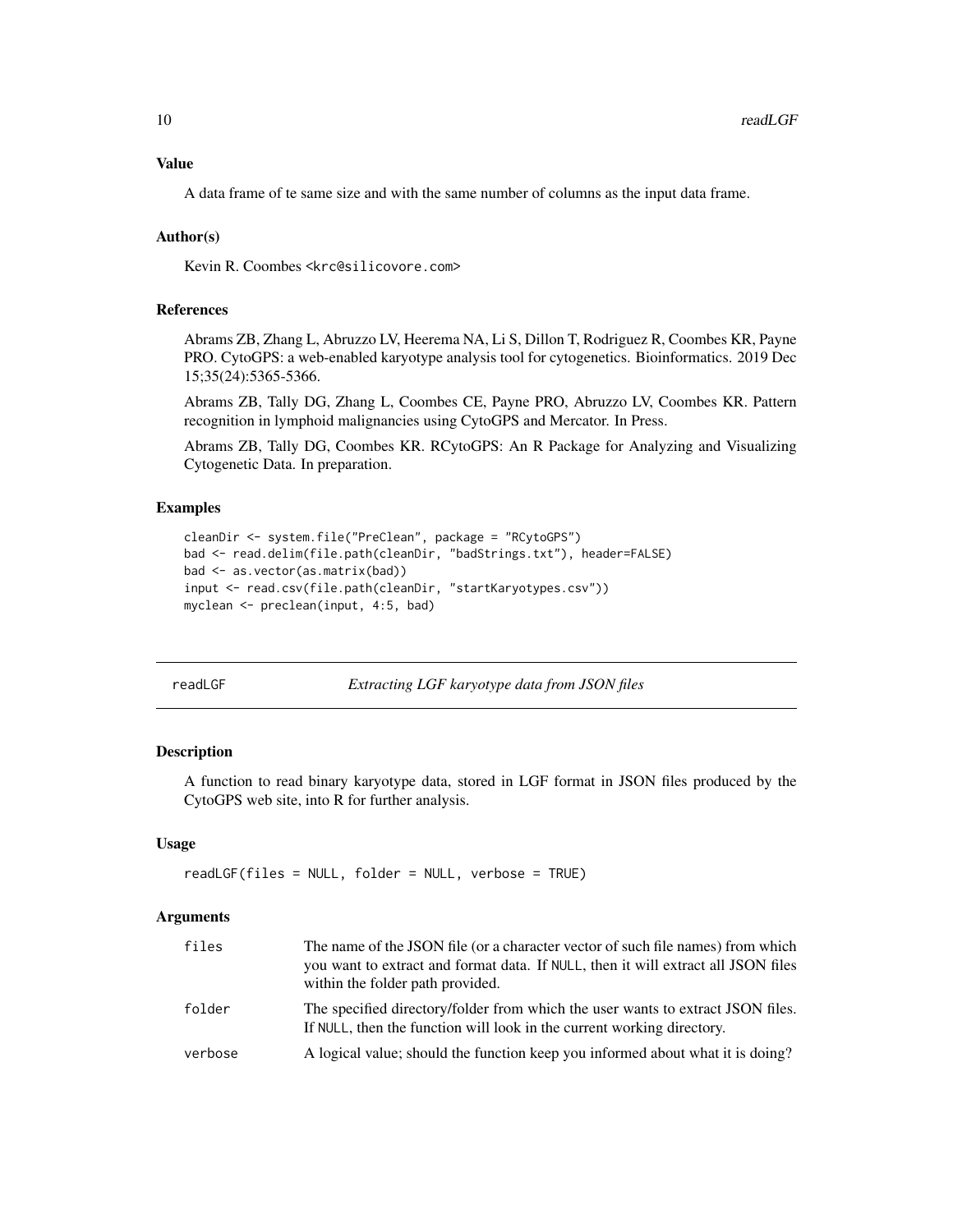## $read LGF$  11

## Details

CytoGPS is an algorithm that converts conventional karyotypes from the standard text-based notation (the International Standard for Human Cytogenetic/Cytogenomic Nomenclature; ISCN) into binary vectors with three bits (loss, gain, or fusion) per cytoband, which we call the LGF model. The web site <http://cytogps.org> provides an implementation that allows users to upload text files containing one karyotype per line. It produces its output as a file in JavaScript Object Notation (JSON).

The readLGF function reads and parses these JSON files and converts them into an R data structure. The raw component of this structure contains binary matrices that can serve as input to the Mercator package (see [Mercator-class](#page-0-0)) for unsupervised analyses. The frequency component summarizes the fraction of input karyotype-clones with each abnormality, and can be visualized with other tools in the RCytoGPS package.

#### Value

A list containing five elements:

- source: A character vector containing the names of the JSON files from which data was read.
- raw: A list of lists, one per JSON source file. Each internal list contains two elements, Status and LGF. Status is a data frame with one row per karyotype in the input file, describing the results of CytoGPS parsing and mapping. Results can be "Success", "Nonfixable grammar error", "Validation error", "Fixable grammar error and success", or "Fixable grammar error but containing validation error". LGF is a data frame where the columns are LGFcytobands and the rows are clones from the successfully processed input karyotypes; each karyotype can have multiple clones. Entries are zero or one indicating the absence or presence of an abnormality.
- frequency: A data frame, where the rows are cytobands and the columns are Loss, Gain, and Fusion, with three columns per input file. Entries are the fraction of karyotype clones with that abnormality.
- size: An integer vector containing the total number of clones per input file. These values can be used to turn fractions back into counts.
- CL: A data frame with one row per cytoband detailing the chromosomal location and (grayscale) color of the band produced by Giemsa staining.

## Author(s)

Kevin R. Coombes <krc@silicovore.com>, Dwayne G. Tally <dtally110@hotmail.com>

## References

Abrams ZB, Zhang L, Abruzzo LV, Heerema NA, Li S, Dillon T, Rodriguez R, Coombes KR, Payne PRO. CytoGPS: a web-enabled karyotype analysis tool for cytogenetics. Bioinformatics. 2019 Dec 15;35(24):5365-5366.

Abrams ZB, Tally DG, Zhang L, Coombes CE, Payne PRO, Abruzzo LV, Coombes KR. Pattern recognition in lymphoid malignancies using CytoGPS and Mercator. Under review.

Abrams ZB, Tally DG, Coombes KR. RCytoGPS: An R Package for Analyzing and Visualizing Cytogenetic Data. In preparation.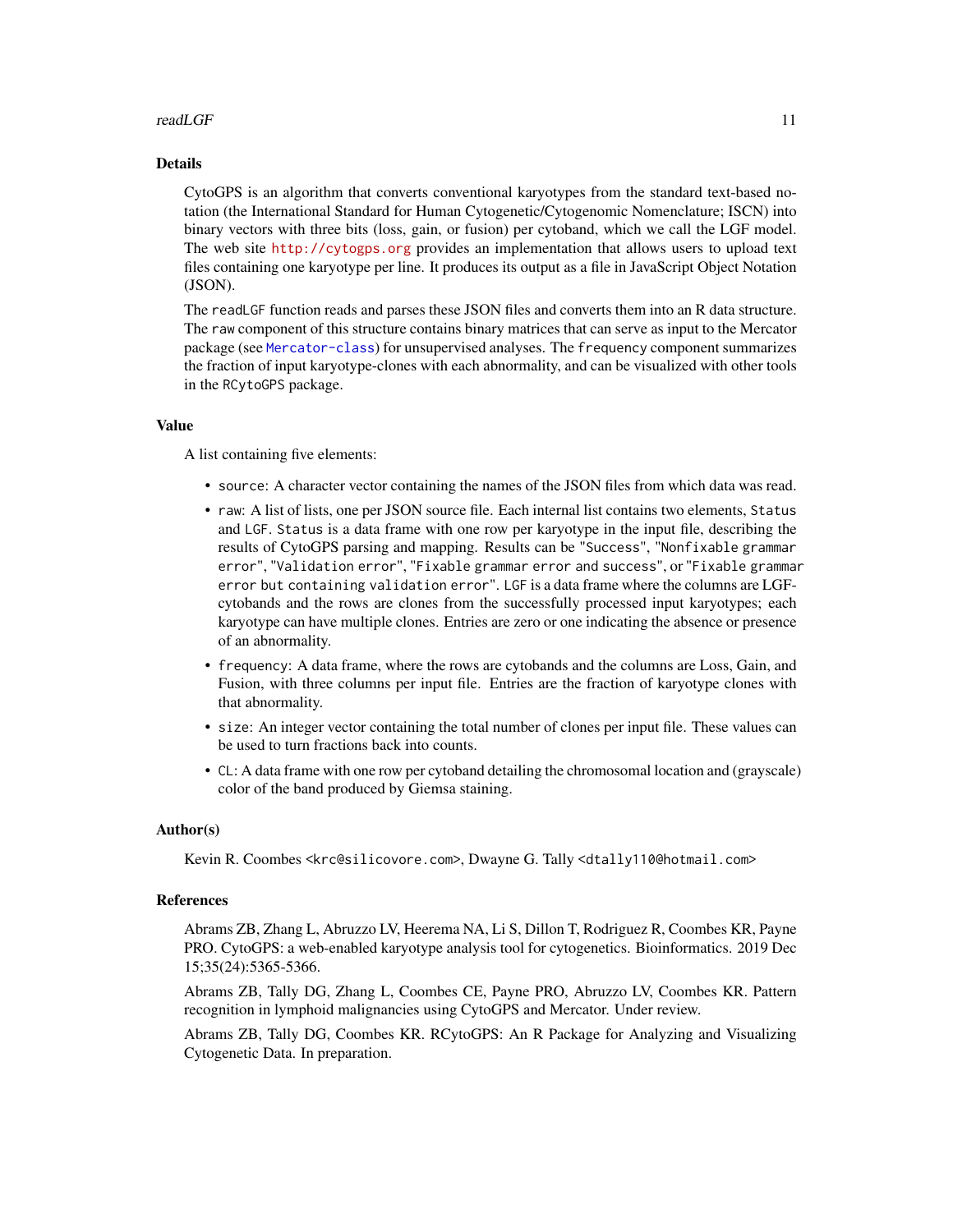#### 12 readLGF

## See Also

[Mercator-class](#page-0-0)

## Examples

```
jsonDir <- system.file("Examples/JSONfiles", package = "RCytoGPS")
x <- readLGF(folder = jsonDir)
```

```
jsonFile <- dir(jsonDir, pattern = "*.json")[1]
y <- readLGF(jsonFile, jsonDir)
```